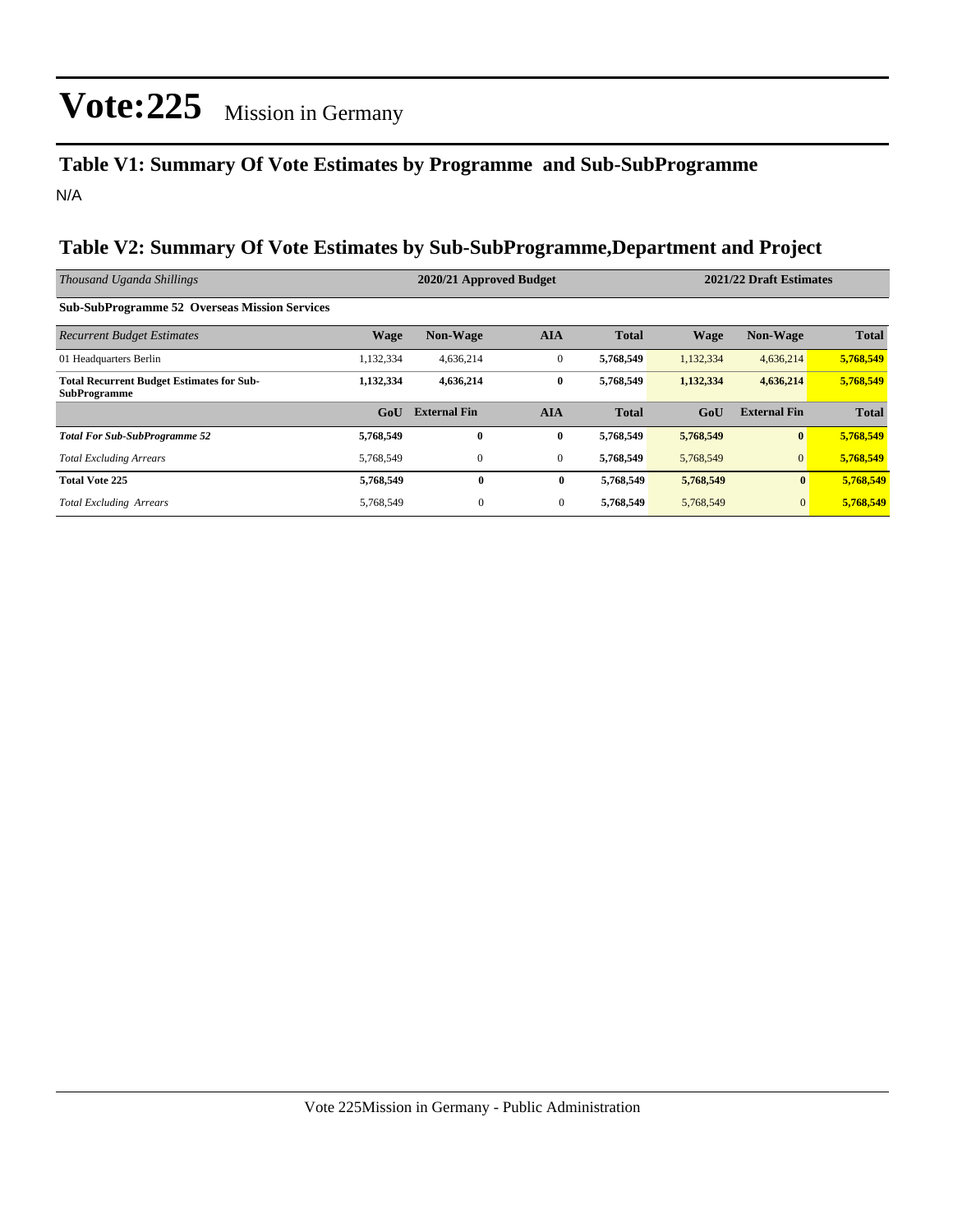### **Table V3: Summary Vote Estimates by Item**

| Thousand Uganda Shillings                                   | 2020/21 Approved Budget |                  |                  | 2021/22 Draft Estimates |           |                     |              |
|-------------------------------------------------------------|-------------------------|------------------|------------------|-------------------------|-----------|---------------------|--------------|
|                                                             | GoU                     | External Fin     | AIA              | <b>Total</b>            | GoU       | <b>External Fin</b> | <b>Total</b> |
| <b>Employees, Goods and Services (Outputs Provided)</b>     | 5,768,549               | $\bf{0}$         | $\bf{0}$         | 5,768,549               | 5,768,549 | $\bf{0}$            | 5,768,549    |
| 211103 Allowances (Inc. Casuals, Temporary)                 | 1,336,025               | $\bf{0}$         | $\bf{0}$         | 1,336,025               | 1,336,025 | $\bf{0}$            | 1,336,025    |
| 211105 Missions staff salaries                              | 1,132,334               | $\bf{0}$         | $\bf{0}$         | 1,132,334               | 1,132,334 | $\bf{0}$            | 1,132,334    |
| 212201 Social Security Contributions                        | 194,408                 | $\bf{0}$         | $\bf{0}$         | 194,408                 | 194,408   | $\bf{0}$            | 194,408      |
| 213001 Medical expenses (To employees)                      | 310,240                 | $\bf{0}$         | $\bf{0}$         | 310,240                 | 310,240   | $\bf{0}$            | 310,240      |
| 221001 Advertising and Public Relations                     | 19,920                  | $\bf{0}$         | $\bf{0}$         | 19,920                  | 19,920    | $\bf{0}$            | 19,920       |
| 221002 Workshops and Seminars                               | 100,000                 | $\bf{0}$         | 0                | 100,000                 | 100,000   | $\bf{0}$            | 100,000      |
| 221003 Staff Training                                       | 8,000                   | $\bf{0}$         | $\bf{0}$         | 8,000                   | 8,000     | $\bf{0}$            | 8,000        |
| 221005 Hire of Venue (chairs, projector, etc)               | 12,820                  | $\bf{0}$         | 0                | 12,820                  | 12,820    | $\bf{0}$            | 12,820       |
| 221007 Books, Periodicals & Newspapers                      | 6,680                   | $\bf{0}$         | $\bf{0}$         | 6,680                   | 6,680     | $\bf{0}$            | 6,680        |
| 221008 Computer supplies and Information Technology<br>(TT) | 7,680                   | $\bf{0}$         | 0                | 7,680                   | 7,680     | $\bf{0}$            | 7,680        |
| 221009 Welfare and Entertainment                            | 19,200                  | $\bf{0}$         | $\bf{0}$         | 19,200                  | 19,200    | $\bf{0}$            | 19,200       |
| 221011 Printing, Stationery, Photocopying and Binding       | 24,900                  | $\bf{0}$         | 0                | 24,900                  | 24,900    | $\bf{0}$            | 24,900       |
| 221012 Small Office Equipment                               | 5,680                   | $\bf{0}$         | $\bf{0}$         | 5,680                   | 5,680     | $\bf{0}$            | 5,680        |
| 221014 Bank Charges and other Bank related costs            | 5,072                   | $\bf{0}$         | 0                | 5,072                   | 5,072     | $\bf{0}$            | 5,072        |
| 222001 Telecommunications                                   | 99,600                  | $\bf{0}$         | $\bf{0}$         | 99,600                  | 99,600    | $\bf{0}$            | 99,600       |
| 222002 Postage and Courier                                  | 12,000                  | $\bf{0}$         | $\bf{0}$         | 12,000                  | 12,000    | $\bf{0}$            | 12,000       |
| 222003 Information and communications technology<br>(ICT)   | 20,000                  | $\bf{0}$         | 0                | 20,000                  | 20,000    | $\bf{0}$            | 20,000       |
| 223001 Property Expenses                                    | 17,888                  | $\bf{0}$         | $\bf{0}$         | 17,888                  | 17,888    | $\bf{0}$            | 17,888       |
| 223003 Rent – (Produced Assets) to private entities         | 1,709,058               | $\bf{0}$         | $\bf{0}$         | 1,709,058               | 1,709,058 | $\bf{0}$            | 1,709,058    |
| 223004 Guard and Security services                          | 22,800                  | $\bf{0}$         | $\bf{0}$         | 22,800                  | 22,800    | $\bf{0}$            | 22,800       |
| 223005 Electricity                                          | 52,160                  | $\bf{0}$         | $\bf{0}$         | 52,160                  | 52,160    | $\bf{0}$            | 52,160       |
| 223006 Water                                                | 6,000                   | $\bf{0}$         | $\bf{0}$         | 6,000                   | 6,000     | $\bf{0}$            | 6,000        |
| 225001 Consultancy Services- Short term                     | 30,000                  | $\bf{0}$         | $\bf{0}$         | 30,000                  | 30,000    | $\bf{0}$            | 30,000       |
| 226001 Insurances                                           | 39,840                  | $\bf{0}$         | $\bf{0}$         | 39,840                  | 39,840    | $\bf{0}$            | 39,840       |
| 227001 Travel inland                                        | 261,636                 | $\bf{0}$         | 0                | 261,636                 | 261,636   | $\bf{0}$            | 261,636      |
| 227002 Travel abroad                                        | 178,317                 | $\bf{0}$         | 0                | 178,317                 | 178,317   | $\bf{0}$            | 178,317      |
| 227003 Carriage, Haulage, Freight and transport hire        | 63,000                  | $\bf{0}$         | $\bf{0}$         | 63,000                  | 63,000    | $\bf{0}$            | 63,000       |
| 227004 Fuel, Lubricants and Oils                            | 45,106                  | $\bf{0}$         | $\bf{0}$         | 45,106                  | 45,106    | $\bf{0}$            | 45,106       |
| 228002 Maintenance - Vehicles                               | 24,680                  | $\bf{0}$         | 0                | 24,680                  | 24,680    | $\bf{0}$            | 24,680       |
| 228003 Maintenance – Machinery, Equipment &<br>Furniture    | 3,504                   | $\bf{0}$         | $\bf{0}$         | 3,504                   | 3,504     | $\bf{0}$            | 3,504        |
| <b>Grand Total Vote 225</b>                                 | 5,768,549               | $\bf{0}$         | $\bf{0}$         | 5,768,549               | 5,768,549 | $\bf{0}$            | 5,768,549    |
| <b>Total Excluding Arrears</b>                              | 5,768,549               | $\boldsymbol{0}$ | $\boldsymbol{0}$ | 5,768,549               | 5,768,549 | $\mathbf{0}$        | 5,768,549    |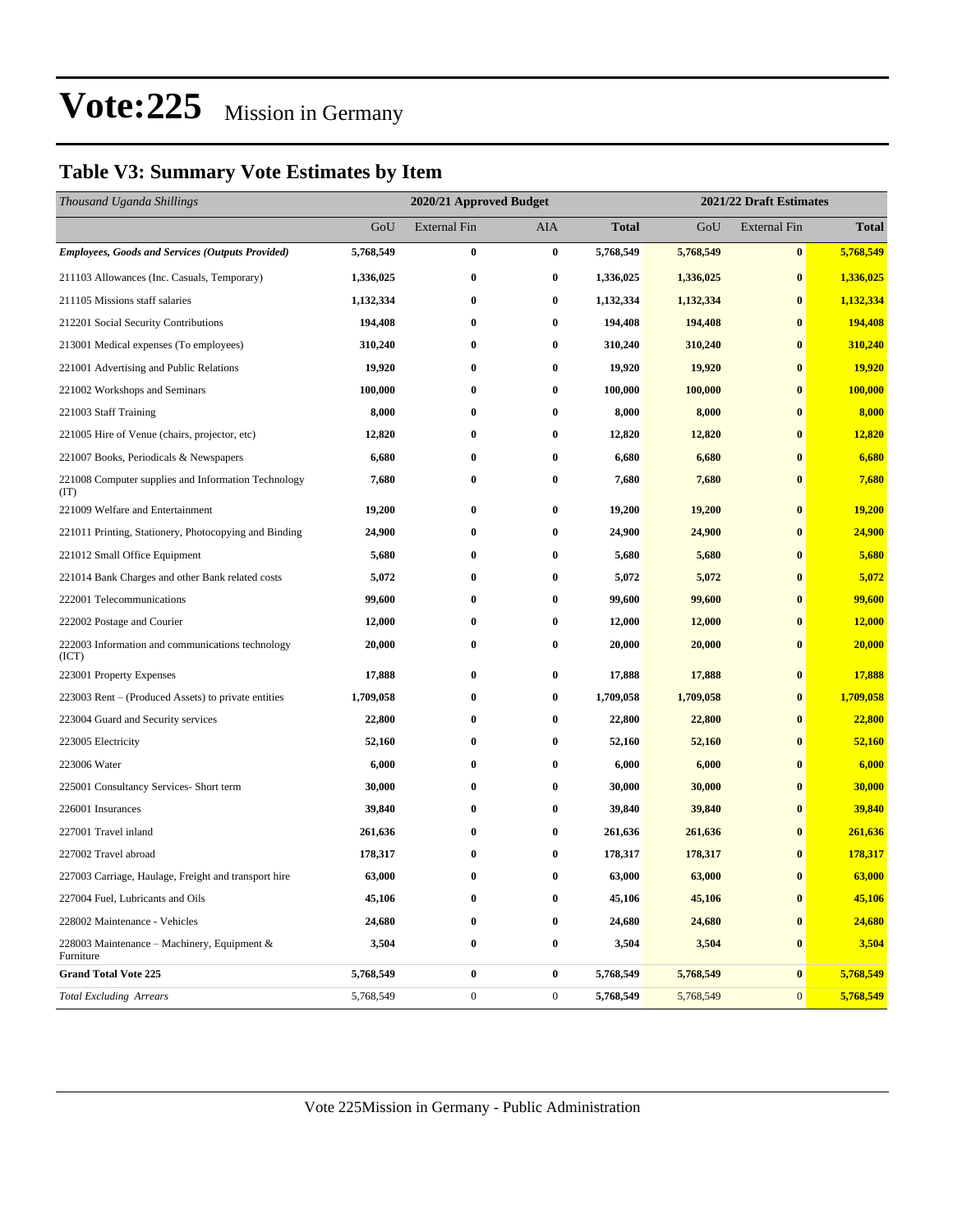#### **Table V4: Detailed Estimates by Sub-SubProgramme, Department,Project and Output and Item**

*Sub-SubProgrammme 52 Overseas Mission Services*

*Recurrent Budget Estimates*

#### **Department 01 Headquarters Berlin**

| Thousand Uganda Shillings                                | 2020/21 Approved Budget |                  |                  |              |                  | 2021/22 Draft Estimates |                         |  |
|----------------------------------------------------------|-------------------------|------------------|------------------|--------------|------------------|-------------------------|-------------------------|--|
| <b>Outputs Provided</b>                                  | Wage                    | Non Wage         | AIA              | <b>Total</b> | Wage             | Non Wage                | <b>Total</b>            |  |
| <b>Budget Output 165201 Cooperation frameworks</b>       |                         |                  |                  |              |                  |                         |                         |  |
| 211103 Allowances (Inc. Casuals, Temporary)              | $\boldsymbol{0}$        | 963,490          | $\mathbf{0}$     | 963,490      | $\mathbf{0}$     | $\boldsymbol{0}$        | $\overline{\mathbf{0}}$ |  |
| 211105 Missions staff salaries                           | 1,132,334               | $\boldsymbol{0}$ | $\mathbf{0}$     | 1,132,334    | 1,080,776        | $\boldsymbol{0}$        | 1,080,776               |  |
| 212201 Social Security Contributions                     | $\boldsymbol{0}$        | 194,408          | $\mathbf{0}$     | 194,408      | $\mathbf{0}$     | $\boldsymbol{0}$        | $\bf{0}$                |  |
| 213001 Medical expenses (To employees)                   | $\mathbf{0}$            | 310,240          | $\mathbf{0}$     | 310,240      | $\mathbf{0}$     | $\mathbf{0}$            | $\mathbf{0}$            |  |
| 221001 Advertising and Public Relations                  | $\boldsymbol{0}$        | 8,296            | $\mathbf{0}$     | 8,296        | $\mathbf{0}$     | $\mathbf{0}$            | $\bf{0}$                |  |
| 221002 Workshops and Seminars                            | $\mathbf{0}$            | 100,000          | $\mathbf{0}$     | 100,000      | $\overline{0}$   | $\overline{0}$          | $\mathbf{0}$            |  |
| 221003 Staff Training                                    | $\boldsymbol{0}$        | 3,000            | $\boldsymbol{0}$ | 3,000        | $\mathbf{0}$     | $\mathbf{0}$            | $\bf{0}$                |  |
| 221005 Hire of Venue (chairs, projector, etc)            | $\boldsymbol{0}$        | 12,820           | $\mathbf{0}$     | 12,820       | $\mathbf{0}$     | $\mathbf{0}$            | $\overline{\mathbf{0}}$ |  |
| 221007 Books, Periodicals & Newspapers                   | $\boldsymbol{0}$        | 6,680            | $\boldsymbol{0}$ | 6,680        | $\boldsymbol{0}$ | $\boldsymbol{0}$        | $\bf{0}$                |  |
| 221008 Computer supplies and Information Technology (IT) | $\boldsymbol{0}$        | 7,680            | $\mathbf{0}$     | 7,680        | $\mathbf{0}$     | $\mathbf{0}$            | $\bf{0}$                |  |
| 223003 Rent – (Produced Assets) to private entities      | $\boldsymbol{0}$        | 1,333,487        | $\mathbf{0}$     | 1,333,487    | $\mathbf{0}$     | $\mathbf{0}$            | $\bf{0}$                |  |
| 223004 Guard and Security services                       | $\boldsymbol{0}$        | 22,800           | $\mathbf{0}$     | 22,800       | $\mathbf{0}$     | $\overline{0}$          | $\bf{0}$                |  |
| 223005 Electricity                                       | $\boldsymbol{0}$        | 26,660           | $\boldsymbol{0}$ | 26,660       | $\mathbf{0}$     | $\mathbf{0}$            | $\bf{0}$                |  |
| 225001 Consultancy Services- Short term                  | $\boldsymbol{0}$        | 30,000           | $\mathbf{0}$     | 30,000       | $\mathbf{0}$     | $\mathbf{0}$            | $\overline{\mathbf{0}}$ |  |
| 227002 Travel abroad                                     | $\boldsymbol{0}$        | 142,717          | $\boldsymbol{0}$ | 142,717      | $\mathbf{0}$     | $\mathbf{0}$            | $\bf{0}$                |  |
| <b>Total Cost of Budget Output 01</b>                    | 1,132,334               | 3,162,278        | 0                | 4,294,612    | 1,080,776        | $\boldsymbol{\theta}$   | 1,080,776               |  |
| <b>Budget Output 165202 Consulars services</b>           |                         |                  |                  |              |                  |                         |                         |  |
| 211103 Allowances (Inc. Casuals, Temporary)              | $\boldsymbol{0}$        | 241,306          | $\mathbf{0}$     | 241,306      | $\overline{0}$   | $\mathbf{0}$            | $\bf{0}$                |  |
| 211105 Missions staff salaries                           | $\boldsymbol{0}$        | $\boldsymbol{0}$ | $\mathbf{0}$     | $\bf{0}$     | 51,558           | $\boldsymbol{0}$        | 51,558                  |  |
| 221009 Welfare and Entertainment                         | $\boldsymbol{0}$        | 19,200           | $\mathbf{0}$     | 19,200       | $\mathbf{0}$     | $\mathbf{0}$            | $\mathbf{0}$            |  |
| 221011 Printing, Stationery, Photocopying and Binding    | $\boldsymbol{0}$        | 24,900           | $\boldsymbol{0}$ | 24,900       | $\boldsymbol{0}$ | $\mathbf{0}$            | $\mathbf{0}$            |  |
| 221012 Small Office Equipment                            | $\boldsymbol{0}$        | 5,680            | $\mathbf{0}$     | 5,680        | $\mathbf{0}$     | $\mathbf{0}$            | $\bf{0}$                |  |
| 221014 Bank Charges and other Bank related costs         | $\boldsymbol{0}$        | 5,072            | $\boldsymbol{0}$ | 5,072        | $\boldsymbol{0}$ | $\mathbf{0}$            | $\mathbf{0}$            |  |
| 222001 Telecommunications                                | $\boldsymbol{0}$        | 99,600           | $\mathbf{0}$     | 99,600       | $\mathbf{0}$     | $\mathbf{0}$            | $\overline{0}$          |  |
| 222002 Postage and Courier                               | $\boldsymbol{0}$        | 12,000           | $\boldsymbol{0}$ | 12,000       | $\mathbf{0}$     | $\mathbf{0}$            | $\bf{0}$                |  |
| 222003 Information and communications technology (ICT)   | $\boldsymbol{0}$        | 20,000           | $\boldsymbol{0}$ | 20,000       | $\mathbf{0}$     | $\mathbf{0}$            | $\bf{0}$                |  |
| 223001 Property Expenses                                 | $\boldsymbol{0}$        | 17,888           | $\boldsymbol{0}$ | 17,888       | $\mathbf{0}$     | $\mathbf{0}$            | $\bf{0}$                |  |
| 223003 Rent – (Produced Assets) to private entities      | $\boldsymbol{0}$        | 375,571          | $\mathbf{0}$     | 375,571      | $\mathbf{0}$     | $\mathbf{0}$            | $\overline{0}$          |  |
| 223005 Electricity                                       | $\boldsymbol{0}$        | 25,500           | $\mathbf{0}$     | 25,500       | $\mathbf{0}$     | $\mathbf{0}$            | $\mathbf{0}$            |  |
| 223006 Water                                             | $\boldsymbol{0}$        | 6,000            | $\boldsymbol{0}$ | 6,000        | $\mathbf{0}$     | $\mathbf{0}$            | $\mathbf{0}$            |  |
| 226001 Insurances                                        | $\boldsymbol{0}$        | 39,840           | $\mathbf{0}$     | 39,840       | $\boldsymbol{0}$ | $\mathbf{0}$            | $\mathbf{0}$            |  |

Vote 225Mission in Germany - Public Administration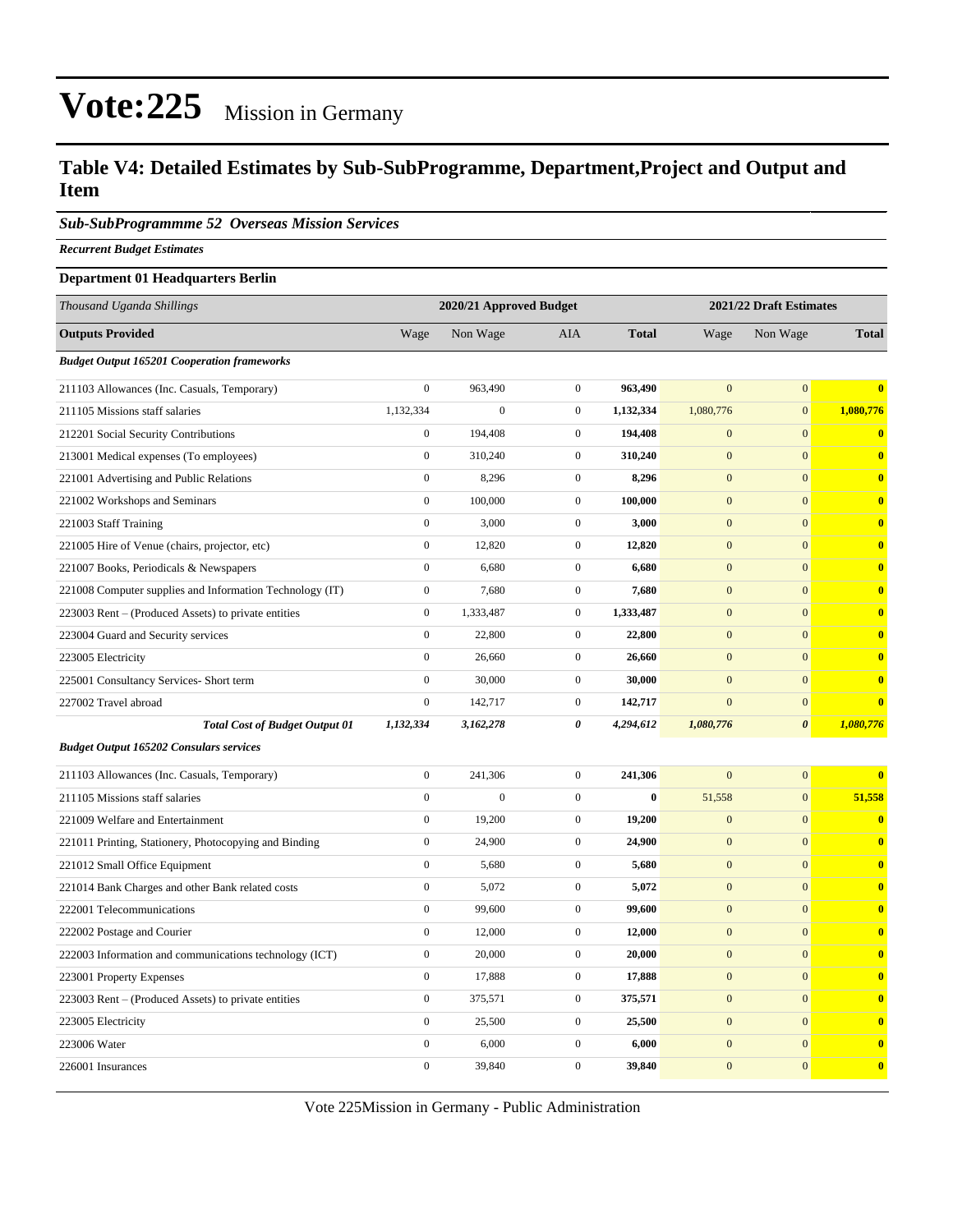|                                                                             | $\boldsymbol{0}$ |                   | $\boldsymbol{0}$ | 136,982          | $\mathbf{0}$          | $\mathbf{0}$          | $\bf{0}$      |
|-----------------------------------------------------------------------------|------------------|-------------------|------------------|------------------|-----------------------|-----------------------|---------------|
| 227001 Travel inland<br>227002 Travel abroad                                | $\mathbf{0}$     | 136,982<br>35,600 | $\boldsymbol{0}$ | 35,600           | $\mathbf{0}$          | $\mathbf{0}$          | $\bf{0}$      |
| 227003 Carriage, Haulage, Freight and transport hire                        | $\boldsymbol{0}$ | 63,000            | $\boldsymbol{0}$ | 63,000           | $\mathbf{0}$          | $\mathbf{0}$          | $\bf{0}$      |
|                                                                             | $\boldsymbol{0}$ | 45,106            | $\boldsymbol{0}$ | 45,106           | $\mathbf{0}$          | $\mathbf{0}$          | $\bf{0}$      |
| 227004 Fuel, Lubricants and Oils                                            |                  |                   |                  |                  |                       |                       |               |
| 228002 Maintenance - Vehicles                                               | $\boldsymbol{0}$ | 24,680            | $\boldsymbol{0}$ | 24,680           | $\mathbf{0}$          | $\mathbf{0}$          | $\bf{0}$      |
| 228003 Maintenance - Machinery, Equipment & Furniture                       | $\boldsymbol{0}$ | 3,504             | $\boldsymbol{0}$ | 3,504            | $\mathbf{0}$          | $\mathbf{0}$          | $\bf{0}$      |
| <b>Total Cost of Budget Output 02</b>                                       | 0                | 1,201,429         | 0                | 1,201,429        | 51,558                | $\boldsymbol{\theta}$ | 51,558        |
| <b>Budget Output 165203 Security Council Services</b>                       |                  |                   |                  |                  |                       |                       |               |
| 211103 Allowances (Inc. Casuals, Temporary)                                 | $\boldsymbol{0}$ | $\boldsymbol{0}$  | $\boldsymbol{0}$ | $\bf{0}$         | $\mathbf{0}$          | 455,295               | 455,295       |
| 212201 Social Security Contributions                                        | $\overline{0}$   | $\mathbf{0}$      | $\boldsymbol{0}$ | $\bf{0}$         | $\mathbf{0}$          | 194,408               | 194,408       |
| 213001 Medical expenses (To employees)                                      | $\boldsymbol{0}$ | $\boldsymbol{0}$  | $\boldsymbol{0}$ | $\bf{0}$         | $\mathbf{0}$          | 310,240               | 310,240       |
| 221001 Advertising and Public Relations                                     | $\boldsymbol{0}$ | $\boldsymbol{0}$  | $\boldsymbol{0}$ | $\bf{0}$         | $\mathbf{0}$          | 8,296                 | 8,296         |
| 221002 Workshops and Seminars                                               | $\mathbf{0}$     | $\boldsymbol{0}$  | $\boldsymbol{0}$ | $\bf{0}$         | $\mathbf{0}$          | 25,000                | 25,000        |
| 221003 Staff Training                                                       | $\mathbf{0}$     | $\boldsymbol{0}$  | $\boldsymbol{0}$ | $\bf{0}$         | $\mathbf{0}$          | 1,500                 | 1,500         |
| 221005 Hire of Venue (chairs, projector, etc)                               | $\overline{0}$   | $\boldsymbol{0}$  | $\boldsymbol{0}$ | $\bf{0}$         | $\mathbf{0}$          | 6,410                 | 6,410         |
| 221007 Books, Periodicals & Newspapers                                      | $\boldsymbol{0}$ | $\boldsymbol{0}$  | $\boldsymbol{0}$ | $\bf{0}$         | $\mathbf{0}$          | 6,680                 | 6,680         |
| 221008 Computer supplies and Information Technology (IT)                    | $\boldsymbol{0}$ | $\boldsymbol{0}$  | $\boldsymbol{0}$ | $\bf{0}$         | $\mathbf{0}$          | 7,680                 | 7,680         |
| 221009 Welfare and Entertainment                                            | $\mathbf{0}$     | $\boldsymbol{0}$  | $\boldsymbol{0}$ | $\bf{0}$         | $\mathbf{0}$          | 19,200                | 19,200        |
| 221011 Printing, Stationery, Photocopying and Binding                       | $\mathbf{0}$     | $\boldsymbol{0}$  | $\boldsymbol{0}$ | $\bf{0}$         | $\mathbf{0}$          | 24,900                | 24,900        |
| 221012 Small Office Equipment                                               | $\overline{0}$   | $\boldsymbol{0}$  | $\boldsymbol{0}$ | $\bf{0}$         | $\mathbf{0}$          | 5,680                 | 5,680         |
| 221014 Bank Charges and other Bank related costs                            | $\boldsymbol{0}$ | $\boldsymbol{0}$  | $\boldsymbol{0}$ | $\bf{0}$         | $\mathbf{0}$          | 5,072                 | 5,072         |
| 222001 Telecommunications                                                   | $\boldsymbol{0}$ | $\boldsymbol{0}$  | $\boldsymbol{0}$ | $\bf{0}$         | $\mathbf{0}$          | 99,600                | 99,600        |
| 222002 Postage and Courier                                                  | $\mathbf{0}$     | $\boldsymbol{0}$  | $\boldsymbol{0}$ | $\bf{0}$         | $\mathbf{0}$          | 12,000                | <b>12,000</b> |
| 222003 Information and communications technology (ICT)                      | $\boldsymbol{0}$ | $\boldsymbol{0}$  | $\boldsymbol{0}$ | $\bf{0}$         | $\mathbf{0}$          | 20,000                | 20,000        |
| 223001 Property Expenses                                                    | $\overline{0}$   | $\boldsymbol{0}$  | $\boldsymbol{0}$ | $\bf{0}$         | $\mathbf{0}$          | 17,888                | 17,888        |
| 223003 Rent – (Produced Assets) to private entities                         | $\boldsymbol{0}$ | $\boldsymbol{0}$  | $\boldsymbol{0}$ | $\bf{0}$         | $\mathbf{0}$          | 1,042,315             | 1,042,315     |
| 223004 Guard and Security services                                          | $\boldsymbol{0}$ | $\boldsymbol{0}$  | $\boldsymbol{0}$ | $\bf{0}$         | $\mathbf{0}$          | 22,800                | 22,800        |
| 223005 Electricity                                                          | $\mathbf{0}$     | $\boldsymbol{0}$  | $\boldsymbol{0}$ | $\bf{0}$         | $\mathbf{0}$          | 52,160                | 52,160        |
| 223006 Water                                                                | $\mathbf{0}$     | $\boldsymbol{0}$  | $\boldsymbol{0}$ | $\bf{0}$         | $\mathbf{0}$          | 6,000                 | 6,000         |
| 225001 Consultancy Services- Short term                                     | $\overline{0}$   | $\mathbf{0}$      | $\boldsymbol{0}$ | $\bf{0}$         | $\mathbf{0}$          | 30,000                | 30,000        |
| 226001 Insurances                                                           | $\Omega$         | $\mathbf{0}$      | $\Omega$         | $\mathbf{0}$     | $\mathbf{0}$          | 39,840                | 39,840        |
| 227001 Travel inland                                                        | $\boldsymbol{0}$ | $\boldsymbol{0}$  | $\boldsymbol{0}$ | $\bf{0}$         | $\boldsymbol{0}$      | 136,982               | 136,982       |
| 227002 Travel abroad                                                        | $\mathbf{0}$     | $\boldsymbol{0}$  | $\boldsymbol{0}$ | $\boldsymbol{0}$ | $\mathbf{0}$          | 106,959               | 106,959       |
| 227003 Carriage, Haulage, Freight and transport hire                        | $\mathbf{0}$     | $\boldsymbol{0}$  | $\overline{0}$   | $\bf{0}$         | $\mathbf{0}$          | 63,000                | 63,000        |
| 227004 Fuel, Lubricants and Oils                                            | $\mathbf{0}$     | $\boldsymbol{0}$  | $\boldsymbol{0}$ | $\bf{0}$         | $\mathbf{0}$          | 45,106                | 45,106        |
| 228002 Maintenance - Vehicles                                               | $\mathbf{0}$     | $\boldsymbol{0}$  | $\boldsymbol{0}$ | $\bf{0}$         | $\mathbf{0}$          | 24,680                | 24,680        |
| 228003 Maintenance - Machinery, Equipment & Furniture                       | $\mathbf{0}$     | $\boldsymbol{0}$  | $\boldsymbol{0}$ | $\bf{0}$         | $\mathbf{0}$          | 3,504                 | 3,504         |
| <b>Total Cost of Budget Output 03</b>                                       | $\pmb{\theta}$   | 0                 | 0                | $\pmb{\theta}$   | $\boldsymbol{\theta}$ | 2,793,194             | 2,793,194     |
| Budget Output 165204 Promotion of trade, tourism, education, and investment |                  |                   |                  |                  |                       |                       |               |
|                                                                             | $\boldsymbol{0}$ |                   | $\boldsymbol{0}$ | 131,229          | $\boldsymbol{0}$      |                       | 366,121       |
| 211103 Allowances (Inc. Casuals, Temporary)                                 | $\mathbf{0}$     | 131,229<br>11,624 |                  | 11,624           |                       | 366,121<br>11,624     |               |
| 221001 Advertising and Public Relations                                     |                  |                   | $\boldsymbol{0}$ |                  | $\mathbf{0}$          |                       | 11,624        |

Vote 225Mission in Germany - Public Administration